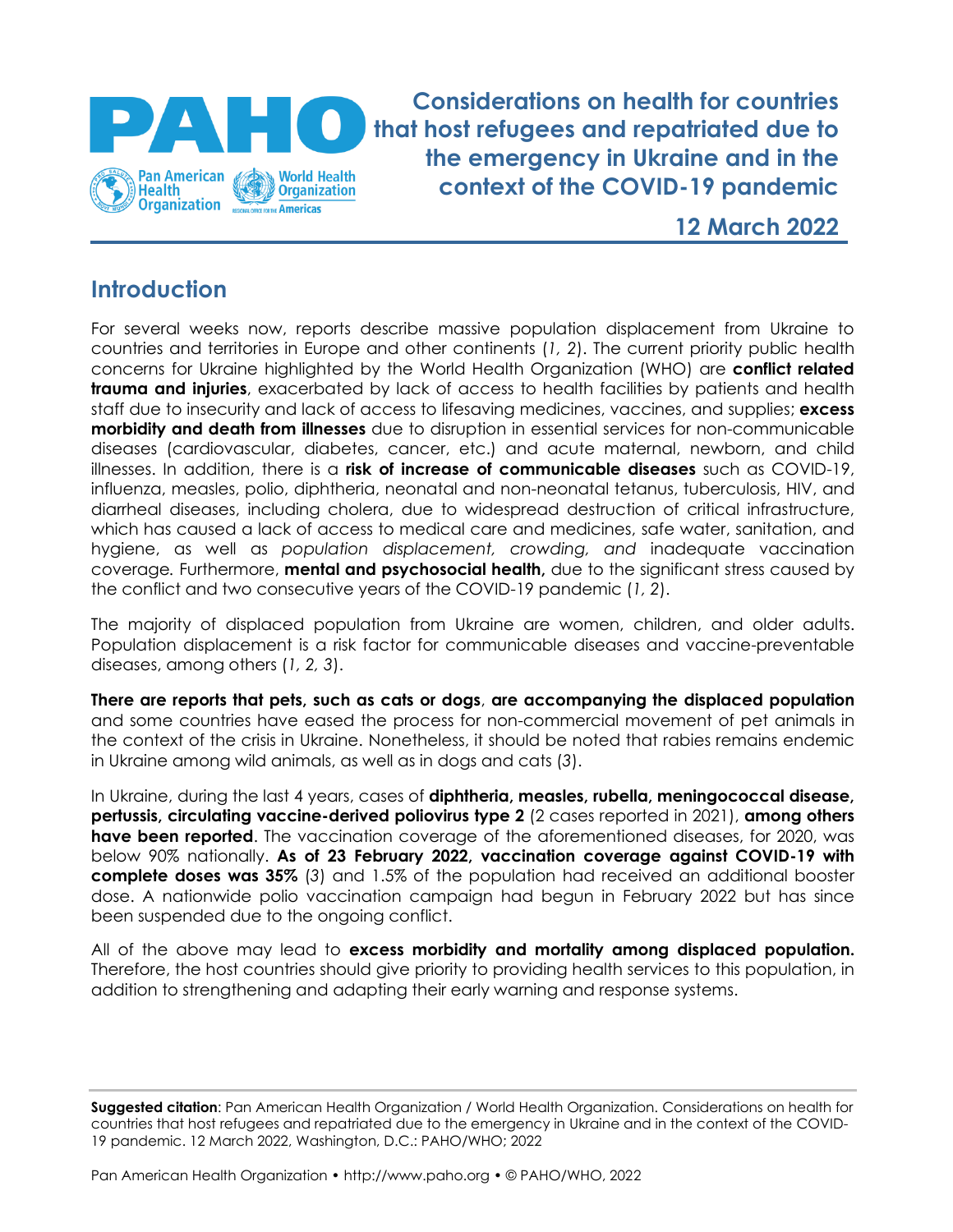In the Region of the Americas, countries such as Argentina (*4*), Brazil (*5*), Canada (*6*), Colombia (*7*, *8*) Ecuador (*9*, *10*, *11*), United States (*12*), Mexico (*13*), Peru (*14, 15*), and the Dominican Republic (*16*), among others, are taking actions repatriate their nationals from Ukraine.

## **Recommendations for national authorities**

In light of the population displacement to countries and territories in the Region of the Americas and in the context of the COVID-19 pandemic PAHO/WHO recommends Member States carry out the following preparedness and response actions:

### **1. Strengthen coordination mechanisms within and outside the health sector**

The timely exchange of information is central to coordinate, alert, and make decisions related to assistance for the displaced population; accordingly, the following should be maintained or strengthened:

- **The coordination of the health sector with other sectors**, such as: national risk and emergency management systems, animal health, migration, international relations, among others.
- **Coordination with other agencies of the United Nations system**, such as the International Organization for Migration (IOM), the Office of the United Nations High Commissioner for Refugees (UNHCR), among others.
- **The activation of national multidisciplinary teams and emergency/crisis room,** to monitor assistance to the displaced population, public health risk events, risk assessment, and the implementation of interventions.
- **Coordination with other sectors to identify the most common languages or dialects of the displaced population**, to facilitate communication during comprehensive humanitarian assistance, before, during, and after arrival in the host country.

#### **2. Strengthen and adapt the surveillance and response system**

PAHO/WHO reiterates to Member States that the national surveillance system of countries and territories should be adapted for the rapid detection and early warning of public health events that affect the displaced population and require an immediate response. To this end, **the implementation of an early warning and response system (EWARS) is recommended** (*17, 18*).

It is important that EWARS be sufficiently sensitive and involve other sectors **to detect and respond quickly to signals from formal and informal sources, within and outside the health sector.**

**Syndromic surveillance and community surveillance** can be key strategies to detecting public health risk events, triggering timely prevention and control measures, as well as to monitor trends and effectiveness in the application of public health measures.

#### **3. Implement strategies to facilitate access to health care and access to health services for the repatriated and refugee population**

There are several risk factors to which the displaced population could have been exposed, this includes, but is not limited to: stress, malnutrition, overcrowding, physical and psychological violence, sexual violence, exposure to communicable diseases, interruption of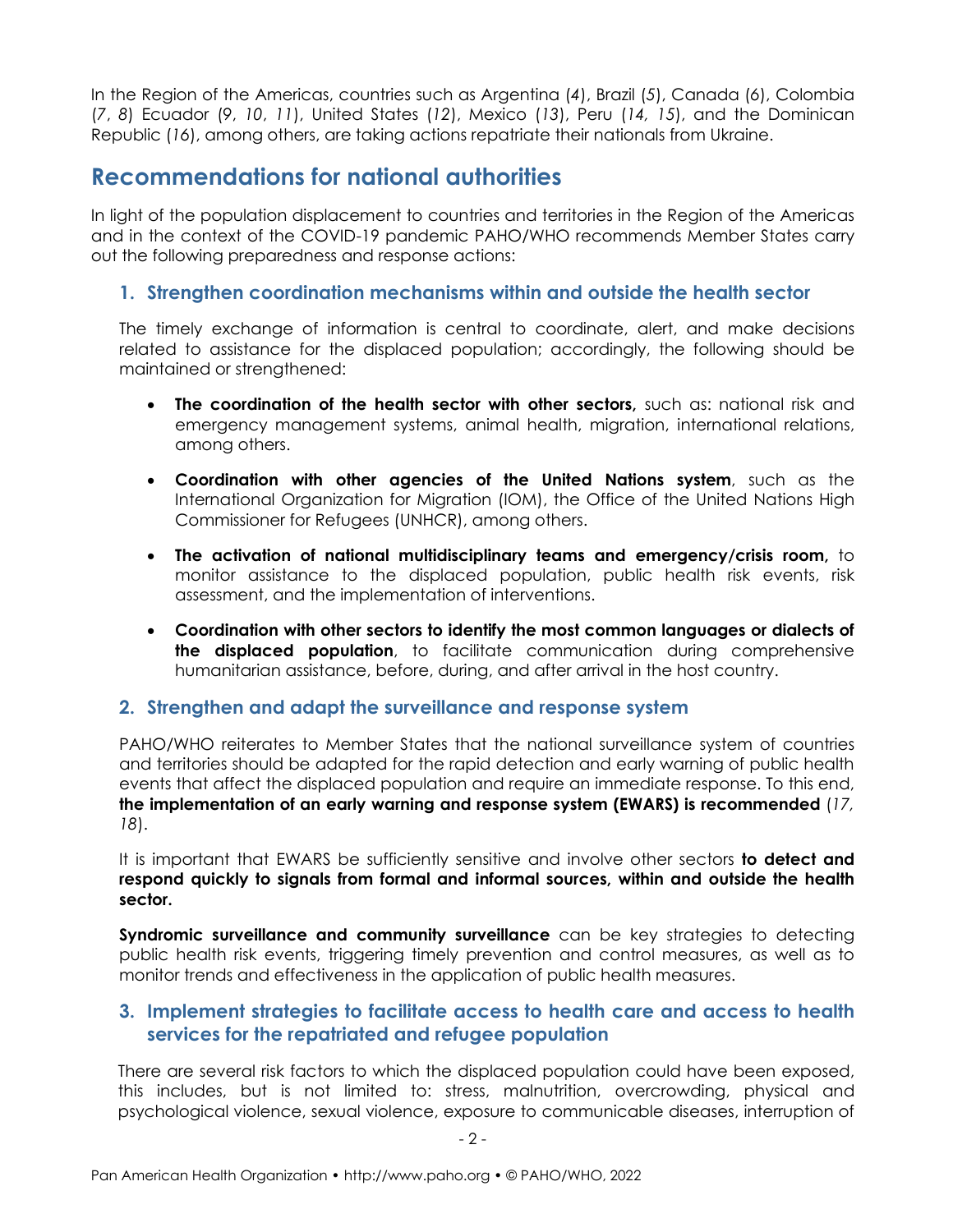vaccination schedules in children under 5 years of age, interruption of treatment and/or monitoring of chronic non-communicable diseases and communicable diseases (e.g., Tuberculosis, diabetes, mental illness, among others), exposure to biological, chemical, or radioactive elements, among others.

**Before departure to the host country**, the following is recommended:

- Guide the team in charge of repatriation or migration on the procedures to follow upon arrival in the host country.
- Identify those with urgent medical care needs and provide immediate medical support in accordance with the care protocols of the host country.
- The aircraft used for transportation of displaced population should be equipped with first aid kits, medications, and medical supplies that may be needed, including: antiemetics, antipyretics, acetylsalicylic acid (ASA), anxiolytics, antihypertensives, glucose, insulin, among others; pediatric presentation of these drugs should be considered.

**Upon arrival to the host country, strategies to facilitate access of the displaced population to comprehensive healthcare services should be implemented**, and include:

- **Implement a rapid registration and triage system at critical entry points**. Triage teams should:
	- o Implement use of a questionnaire seeking core details such as:
		- Demographic data: complete name, age, place of origin, and place traveled through prior to arrival.
		- Health conditions: comorbidities and medication for chronic use discontinued during transit, allergies, pregnancy, exposure to biological, chemical or radioactive agents.
		- Vaccination history.
	- o **Verify COVID-19 vaccination status.**
	- o **Verify vaccination status of children under 5 years of age in relation to the schedule of the vaccination program in the host country.** PAHO/WHO emphasizes the specific recommendations for the prevention of polio, measles, and rubella outbreaks, in the section titled, *Reducing the risk of vaccine-preventable diseases in humanitarian emergencies of the immunization bulletin,* published in September 2021, available at: https://bit.ly/3tUjwSu
	- o **Verify the tetanus vaccination status in all persons over 5 years of age due to the high risk of previous puncture-type penetrating injury.**
	- o **Identify persons with symptoms and/or signs of COVID-19:** These individuals should be tested for SARS-CoV-2 at the point of entry. Regardless of the result and vaccination status, the person should be in isolation for a period of 10 days (from the onset of symptoms) in their home or assigned shelter, following the general recommendations contained in the COVID-19 Epidemiological Alerts and Updates available at: [https://bit.ly/3I4ap6L.](https://bit.ly/3I4ap6L)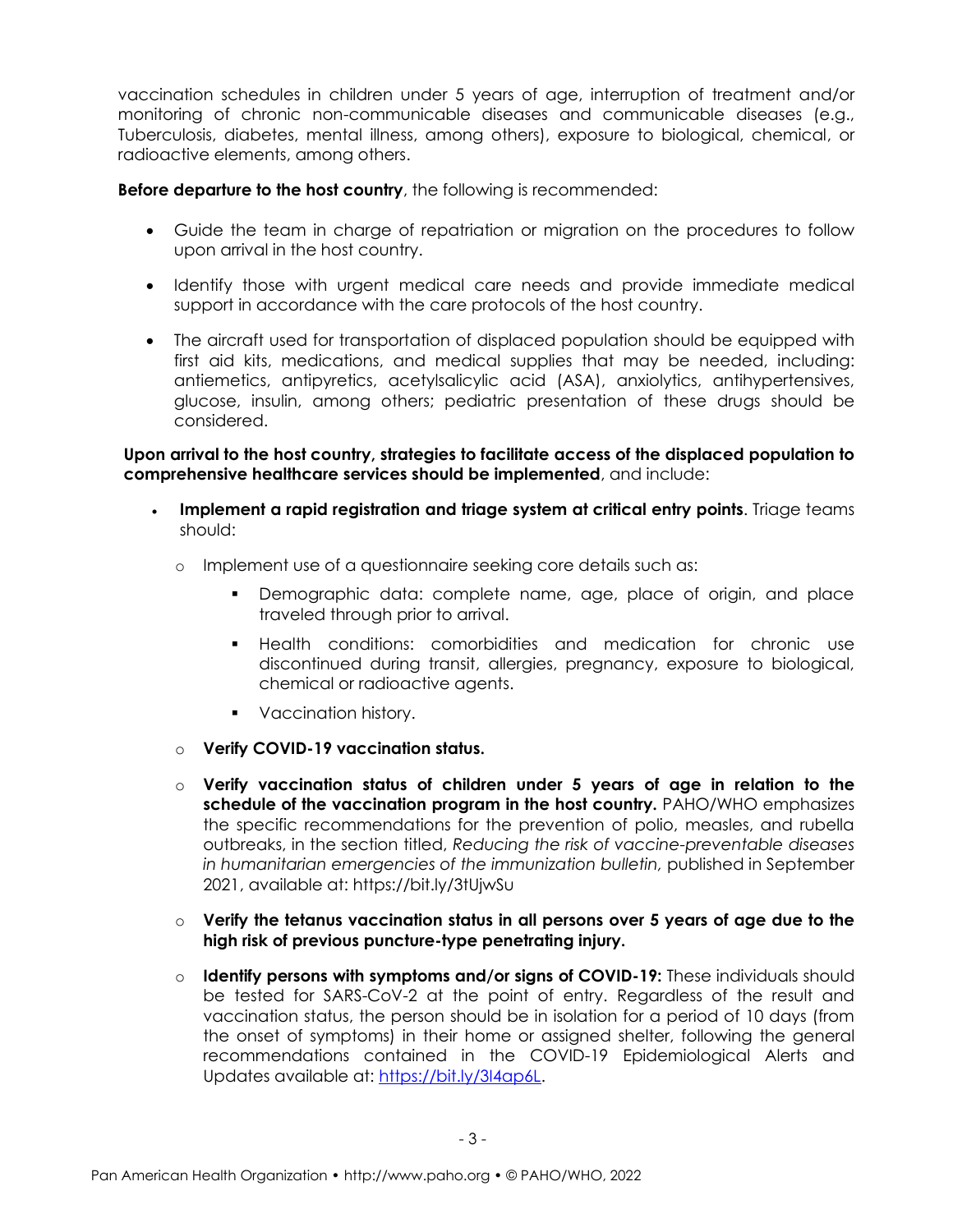- o **Identify persons who meet the definition of a suspected case of a notifiable**  disease: when this occurs, the case must be notified to the epidemiological surveillance system, in accordance with the guidelines of the host country and the International Health Regulations (IHR 2005), available at:<https://bit.ly/3KFhz3i>
- o Collect stool samples from everyone under 5 years of age, regardless of health status, in order to investigate the circulation of poliovirus among the displaced population.
- o Identify in a timely manner the occurrence of diarrheal diseases given the high risk of previous exposure to environments without adequate sanitation. When a case is identified, initiate hydration and appropriate management in accordance with national protocols.
- o Identify the occurrence of respiratory viral diseases (non-COVID-19), primarily influenza and respiratory syncytial virus, especially in the following groups: a) children, b) older adults, c) people with comorbidities, d) immunocompromised people, and e) pregnant women. If a case is identified, initiate case management in accordance with national protocols.
- o Identify pregnant or postpartum women and refer them to designated health services so that they can continue their prenatal care and detect possible risks. Pre and post natal care should be carried out in accordance with the national protocols.
- o **Guarantee access to essential medicines, vaccines and supplies** to meet the needs of the displaced population, in accordance with the national protocols.
- **Implement multidisciplinary mobile health teams to provide immediate attention to the displaced population,** these may be at points of entry or other places of gathering of the displaced population. The health teams, among other activities, should prioritize the following:
	- o Verify and complete immunization schedules, according to the national immunization guidelines, this applies to routine vaccination and COVID-19 vaccination, taking into account the WHO COVID-19 immunization in refugees and migrants: principles and key considerations: interim guidance, available at: <https://bit.ly/3vQzkIJ>
	- o Provide treatment of chronic non-communicable diseases and communicable diseases (Tuberculosis, cardiovascular diseases, diabetes, among others), in accordance with the national protocols.
	- o Provide treatment for acute maternal, neonatal and child illnesses, among others, in accordance with the national protocols.
	- o Notify the epidemiological surveillance system of any suspected case of a notifiable disease in accordance with the guidelines of the host country and the International Health Regulations (IHR 2005), available at: <https://bit.ly/3KFhz3i>
	- o Monitor the health situation of the displaced population for a give period, in order to provide them with timely care and identify events that may constitute a risk to public health.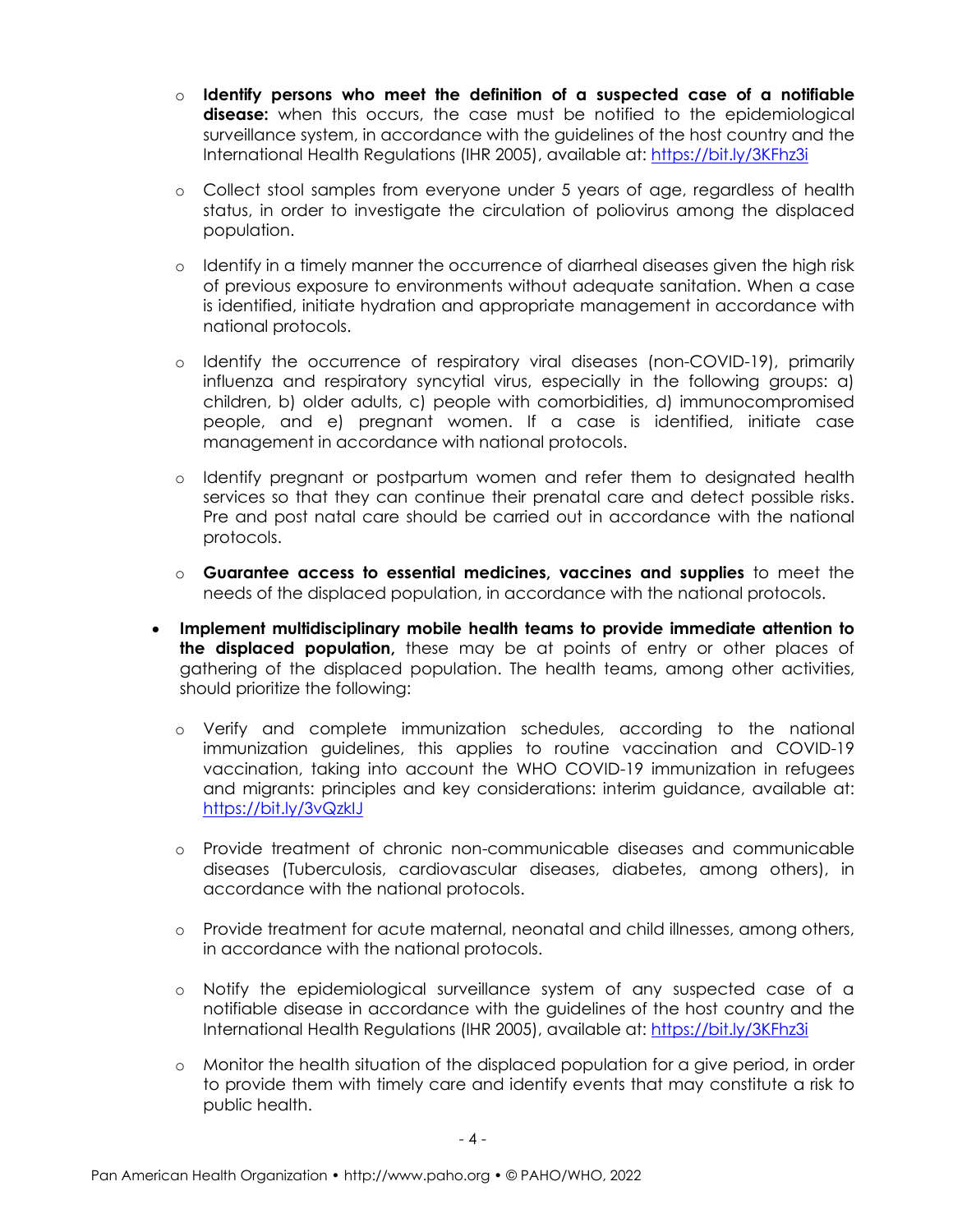- **Have mental health professionals available** to assess and provide care for the displaced population. PAHO/WHO recalls the recommendations in the Practical Guide for Mental Health in Disasters Situations, available at:<https://bit.ly/3J6nBcE>
- **Establish a toll-free consultation and health reporting hotline for the displaced population**.
- **Establish mechanisms for the prevention and protection against sexual exploitation and abuse and sexual harassment** of the displaced population. Provide postexposure prophylaxis for victims of sexual abuse, in accordance with the protocols of the host country.

### **4. Preventive measures for shelters**

If shelters are set up, PAHO/WHO reiterates the recommendations on prevention measures for shelters described in:

- The PAHO/WHO Guidelines for the protection of the health of migrants, published in 2021, available in Spanish at: [https://bit.ly/3J6hRjc.](https://bit.ly/3J6hRjc)
- The PAHO/WHO Epidemiological Alert on Post-flood public health events in the context of the COVID-19 pandemic, published on 10 February 2022, available at: [https://bit.ly/3IgMsJP.](https://bit.ly/3IgMsJP)
- The PAHO/WHO Caribbean Shelter Guide COVID-19 Considerations, Interim quidance for Caribbean countries in light of COVID-19, published in 2020, available at: [https://bit.ly/3CBoTKb.](https://bit.ly/3CBoTKb)

# **References**

- 1. WHO. Emergency in Ukraine- Situation Report 1. Emergency Situational Updates. 5 March 2022. Available at:<https://bit.ly/3sXhl1h>
- 2. WHO. Public Health Situation Analysis (PHSA) Short Form. 3 March 2022. Available at: <https://bit.ly/37iruxg>
- 3. European Centre for Disease Prevention and Control (ECDC). Technical Report. Operational public health considerations for the prevention and control of infectious diseases in the context of Russia's aggression towards Ukraine. 8 March 2022. Available at:<https://bit.ly/3vVDi2Q>
- 4. Argentina Ministry of Foreign Affairs. Comercio Internacional y Culto de Argentina. Ya son 86 los argentinos que egresaron de Ucrania. 8 March 2022. Available at: <https://bit.ly/3HZ1kMo>
- 5. Brazil Ministry of Foreign Affairs. Nota de prensa 31. Brasileños en Ucrania. 24 February 2022. Available at:<https://bit.ly/3hWdrzi>
- 6. Government of Canada. Canada's response to the crisis in Ukraine. Available at: <https://bit.ly/3KsCvu8>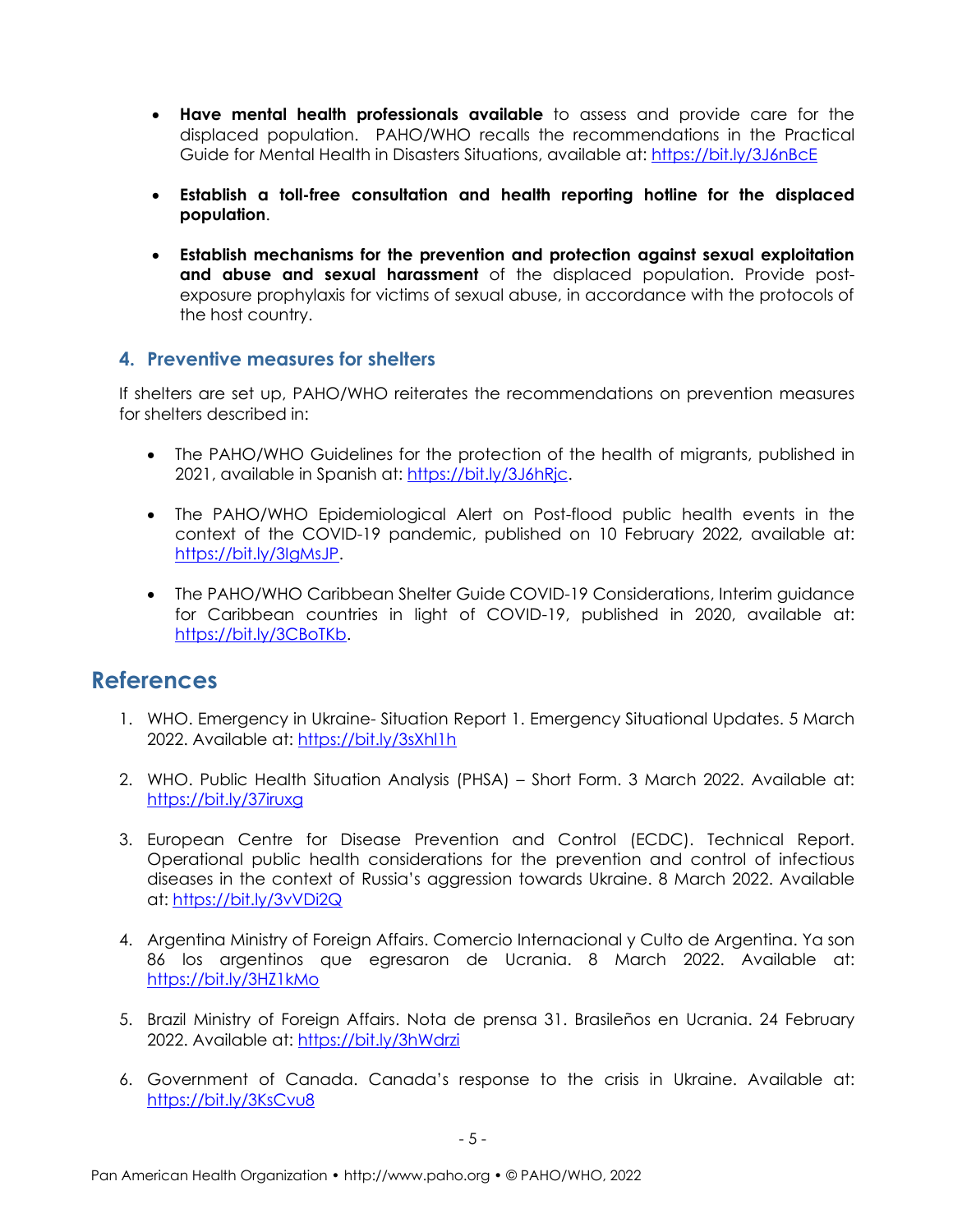- 7. Colombian Foreign Ministry. Asistencia a colombianos en Ucrania. 6 March 2022. Available at:<https://bit.ly/3CwUtJm>
- 8. Colombian Foreign Ministry. Vicepresidente Canciller informa sobre asistencia a colombianos en Ucrania. 3 March 2022. Available at:<https://bit.ly/3pS1v6l>
- 9. Ecuador Ministry of Foreign Affairs and Human Mobility. Se gestiona un tercer vuelo humanitario para más compatriotas que huyeron de la guerra. 7 March 2022. Available at:<https://bit.ly/3J0ZNXN>
- 10. Ecuador Ministry of Foreign Affairs and Human Mobility. El Ecuador logra evacuar a 449 ecuatorianos en dos vuelos humanitarios. 5 March 2022. Available at: <https://bit.ly/3hSQXiH>
- 11. Ecuador Ministry of Foreign Affairs and Human Mobility. El primer vuelo humanitario llegó a Quito con 99 mujeres, 145 hombres, 2 menores y 3 mascotas. 4 March 2022. Available at:<https://bit.ly/3I538nu>
- 12. United States Embassy in Ukraine. Security Alert: Ukraine Land Border Crossing Options. 9 March 2022. Available at:<https://bit.ly/3KzPmun>
- 13. Government of Mexico. Avión de la Fuerza Aérea Mexicana arribó a México con 81 personas evacuadas de Ucrania: Ebrard. 4 March 2022. Available at: <https://bit.ly/3vTxZ3D>
- 14. Peru. Ministry of Foreign Affairs. Primer grupo de peruanos procedente de Ucrania parte a Lima. 5 de marzo. Available at:<https://bit.ly/3vY9thV>
- 15. Peru. Ministry of Foreign Affairs. Cancillería tiene lista la logística para darle protección a peruanos en Ucrania. 25 February 2022. Available at:<https://bit.ly/3hUkWqD>
- 16. Dominican Republic. Ministry of Foreign Affairs. MIREX ACTUALIZA INFORMACIÓN SOBRE SITUACIÓN DE DOMINICANOS EN UCRANIA: Suman 10 nacionales evacuados. 1 March 2022. Available at:<https://bit.ly/3tCF9Xq>
- 17. WHO. Early detection, assessment and response to acute public health events: Implementation of Early Warning and Response with a focus on Event-Based Surveillance. Interim Version. 2014. Available at:<https://bit.ly/3JfoeQG>
- 18. PAHO/WHO. Public Health surveillance in disaster or complex emergency situations. Practical Manual for health professionals. 2012. Available in Spanish at: <https://bit.ly/3ozxF5Q>
- 19. PAHO/WHO. Guidelines for the protection of the health of migrants, published in 2021. Available in Spanish at:<https://bit.ly/3J4jv4Y>
- 20. UNHCR. Ukraine Emergency. 8 March 2022. Available at:<https://bit.ly/3MBE22Q>
- 21. WHO. Emergency Appeal Ukraine and Neighboring Countries. March 2022. Available at: <https://bit.ly/3tHNB7P>